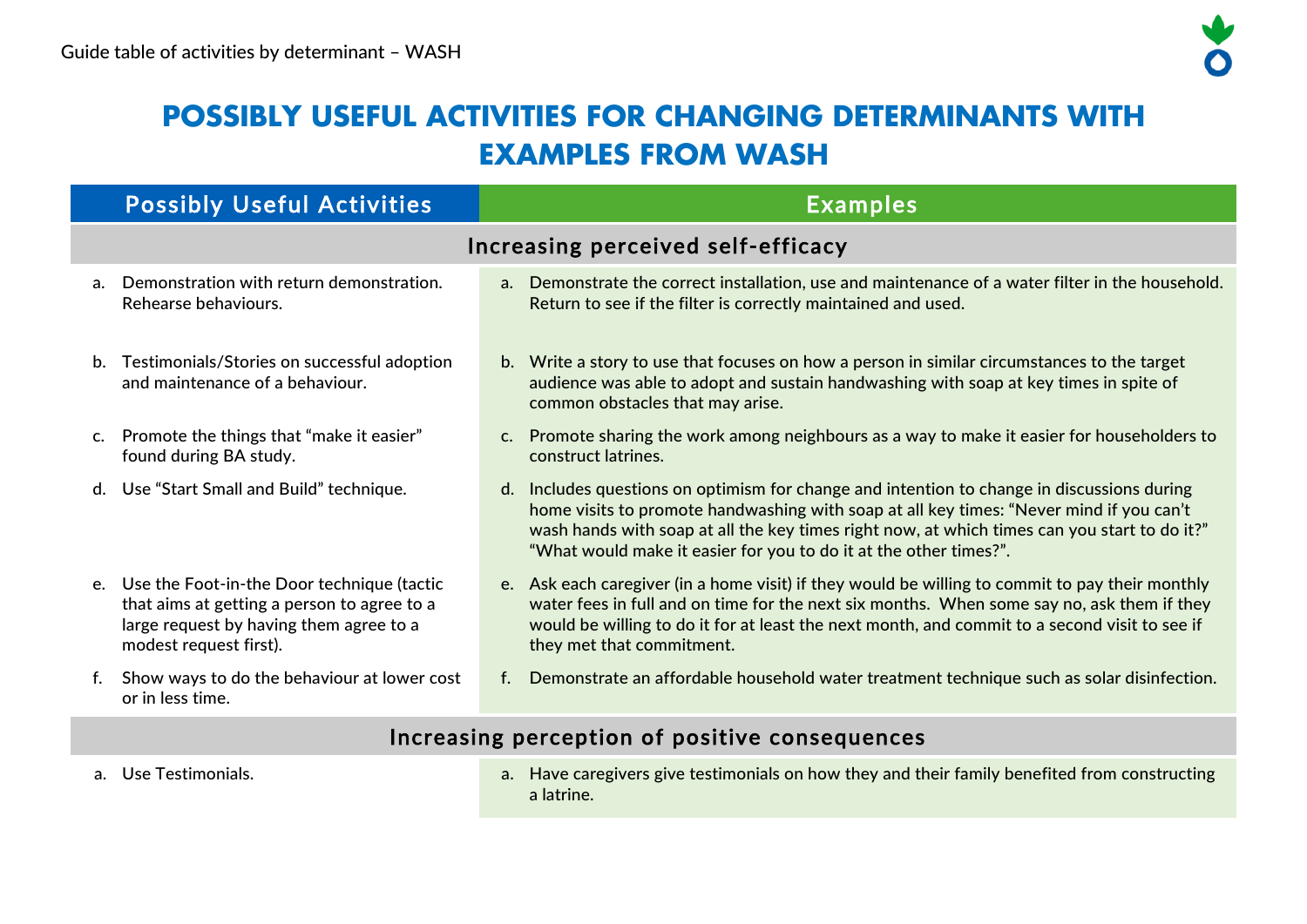| <b>Possibly Useful Activities</b>                                                                                                                   | <b>Examples</b>                                                                                                                                                                                                                                                                                        |  |  |
|-----------------------------------------------------------------------------------------------------------------------------------------------------|--------------------------------------------------------------------------------------------------------------------------------------------------------------------------------------------------------------------------------------------------------------------------------------------------------|--|--|
| b. Promote key positive consequences found in<br>a barrier analysis study.                                                                          | b. Focus more attention on promoting the positive consequences mentioned by more Doers<br>than Non-doers for drinking water from an improved source.                                                                                                                                                   |  |  |
| Use Motivational Interviewing Change Talk'<br>$c_{\cdot}$<br>questions re: Advantages of changing.                                                  | c. Incorporate change talk questions into discussions during home visits, e.g. "What would you<br>like most about safely storing your drinking-water in the home?" "If you start doing this<br>immediately, how might things be better for you and your family? How might it change how<br>you feel?". |  |  |
|                                                                                                                                                     | Decreasing perception of negative consequences                                                                                                                                                                                                                                                         |  |  |
| Don't use "Myth vs. Fact". Promote the<br>$a_{\cdot}$<br>correct information on potential negative<br>consequences and information on their rarity. | a. Disseminate information on the low toxicity to humans of the chemical products used in<br>insecticide-treated nets.                                                                                                                                                                                 |  |  |
| b. Help people to avoid the negative<br>consequences of the behaviour.                                                                              | b. If Non-doers said paying more for soap was a negative consequence of using soap for<br>handwashing, explain that cheap laundry soap can also be used for handwashing, just as<br>effectively, to avoid paying more money.                                                                           |  |  |
| Increasing perception of positive social norms                                                                                                      |                                                                                                                                                                                                                                                                                                        |  |  |
| a. Use petitions.                                                                                                                                   | a. Have people sign a petition that says that they "support" (agree) that all households should<br>place their solid waste in the street bins.                                                                                                                                                         |  |  |
| b. Promote the behaviour $-$ and/or how they<br>can support behaviour change - amongst<br>influencer groups (found during BA).                      | b. Teach husbands and other influencing groups separately about the benefits of providing<br>soap for handwashing for the whole family.                                                                                                                                                                |  |  |
| Use guided testimonials.<br>C.                                                                                                                      | c. Brief caregivers who ensure their children sleep under insecticide-treated nets before a<br>meeting, and then ask them in meetings why they think that more caregivers should do the<br>same.                                                                                                       |  |  |
| d. Publicize positive results of surveys.                                                                                                           | d. Conduct a poll on how many adults think that using a toilet is preferable to open defecation<br>and publish the results through the radio.                                                                                                                                                          |  |  |
|                                                                                                                                                     |                                                                                                                                                                                                                                                                                                        |  |  |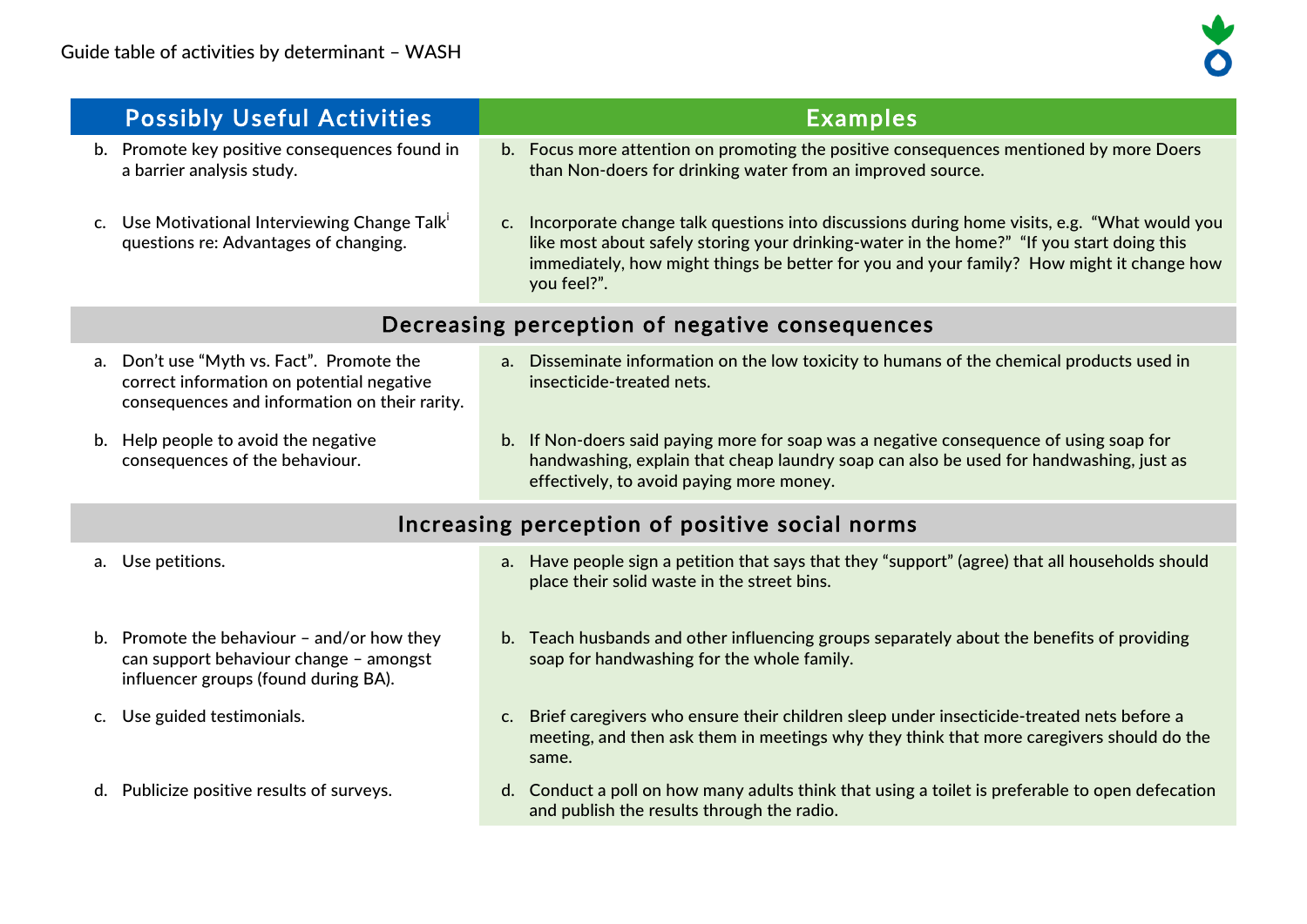

|                                                  | <b>Possibly Useful Activities</b>                                                                  | <b>Examples</b>                                                                                                                                             |  |  |
|--------------------------------------------------|----------------------------------------------------------------------------------------------------|-------------------------------------------------------------------------------------------------------------------------------------------------------------|--|--|
|                                                  | e. Use video/radio to share positive stories of<br>ordinary people.                                | e. Make and use videos/radio spots or stories of "people like me" washing their hands with<br>soap at key times.                                            |  |  |
| f.                                               | Make invisible behaviours visible.                                                                 | f. Give caregivers who practice safe drinking-water storage a sign to stick on their door that<br>says "In this house we store our drinking-water safely".  |  |  |
| g.                                               | Encouraging copy-cat behaviour through<br>recognition.                                             | Find and interview respected heads of household who regularly pay their water fees in full<br>g.<br>and on time, then broadcast their stories on the radio. |  |  |
|                                                  | Increasing access / perceived access                                                               |                                                                                                                                                             |  |  |
| a.                                               | Increase markets or access points for key<br>supplies or increase information on access<br>points. | a. Train, equip and certify local producers of supplies for latrine construction and help them<br>publicise their services and products.                    |  |  |
| b.                                               | Publicize alternative supplies.                                                                    | b. Mention 3-4 different ways to treat drinking-water on a radio talk show and say where<br>supplies for these methods can be obtained.                     |  |  |
| C.                                               | Shrink groups to increase geographical<br>access.                                                  | Promote the sale of sanitation supplies through grocery stores; kiosks and ambulatory<br>C <sub>1</sub><br>traders.                                         |  |  |
| d.                                               | Train service providers on ways to better<br>reach and get along with the priority group.          | d. Conduct a short in-service training for water-committee members on ways to better gain<br>service-users' trust.                                          |  |  |
| Increasing perceived cues for action / reminders |                                                                                                    |                                                                                                                                                             |  |  |
| а.                                               | Use songs to aid memory.                                                                           | a. Use songs to help caregivers remember key times for handwashing with soap.                                                                               |  |  |

- b. Use posters, advertising to trigger the behaviour.
- c. Distribute graphical posters to remind people of steps in the behaviour.
- b. Use nudges such as painted footprints between toilets and handwashing basins in public facilities.
- c. Provide graphic posters explaining the steps in household-water treatment processes.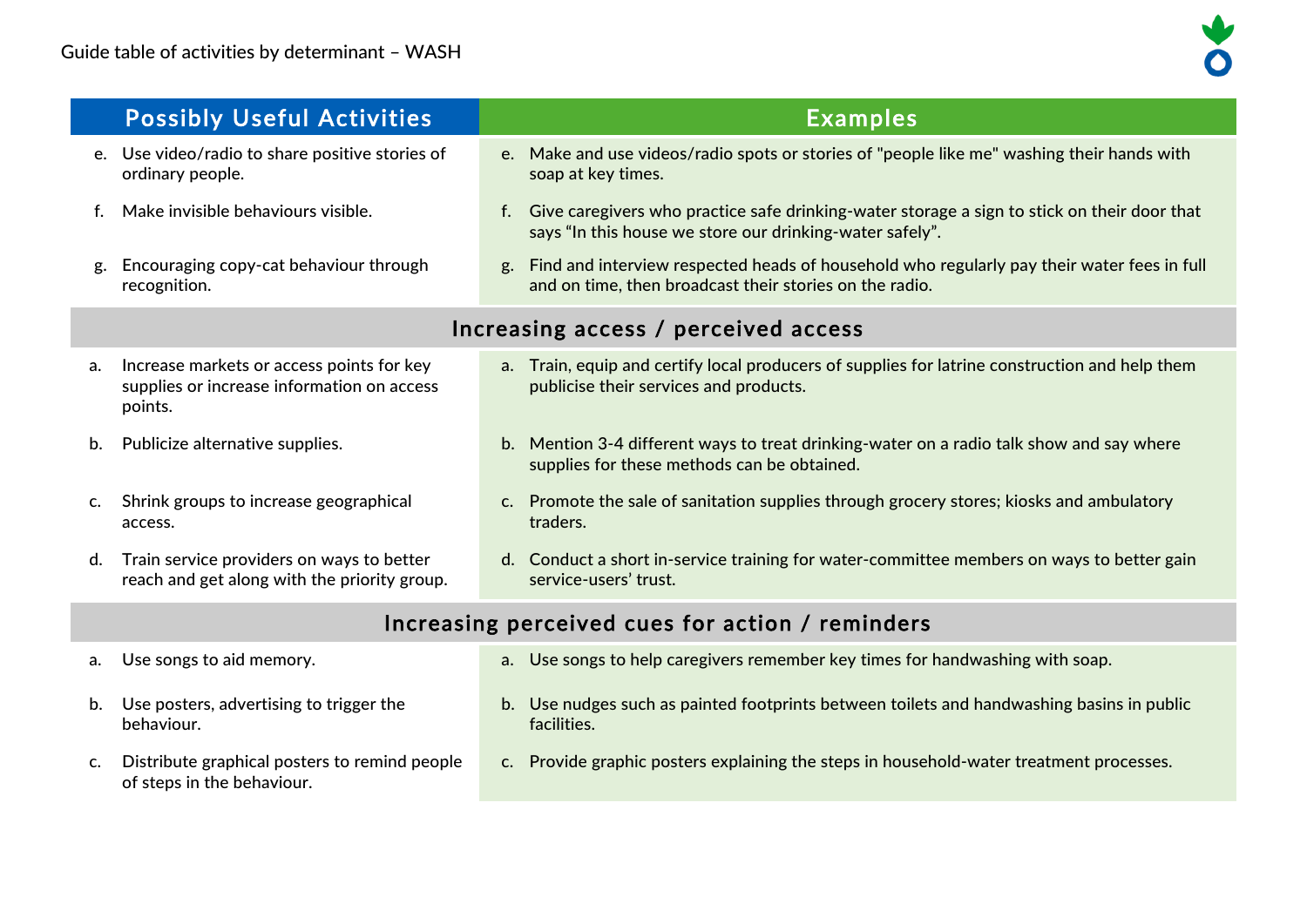| Increasing perception of susceptibility / risk                                                                                                                                              |  |  |
|---------------------------------------------------------------------------------------------------------------------------------------------------------------------------------------------|--|--|
| a. Conduct screening for malaria parasites during medical consultations. No need to screen all<br>children, just enough that all caregivers feel that their children may be at higher risk. |  |  |
| b. Disseminate message that <b>anybody</b> could catch cholera / hepatitis A or $E$ / shigella                                                                                              |  |  |
| c. Work with MoH to create more opportunities to screen children for intestinal parasite                                                                                                    |  |  |
| d. Promote Savings & Loan Group membership as a way to lower stress about not having cash<br>to buy hygiene supplies, and to reduce the negative consequences of that if it happens.        |  |  |
| Increasing perceived severity                                                                                                                                                               |  |  |
| a. Show pictures of diseases children can get if they are not provided with adequate hygiene:<br>diarrhoeal disease, hepatitis A or E, intestinal parasites, undernutrition.                |  |  |
| b. Calculate the costs of preventable disease - medical costs, time off work and the costs of                                                                                               |  |  |
|                                                                                                                                                                                             |  |  |

# Increasing perceived action efficacy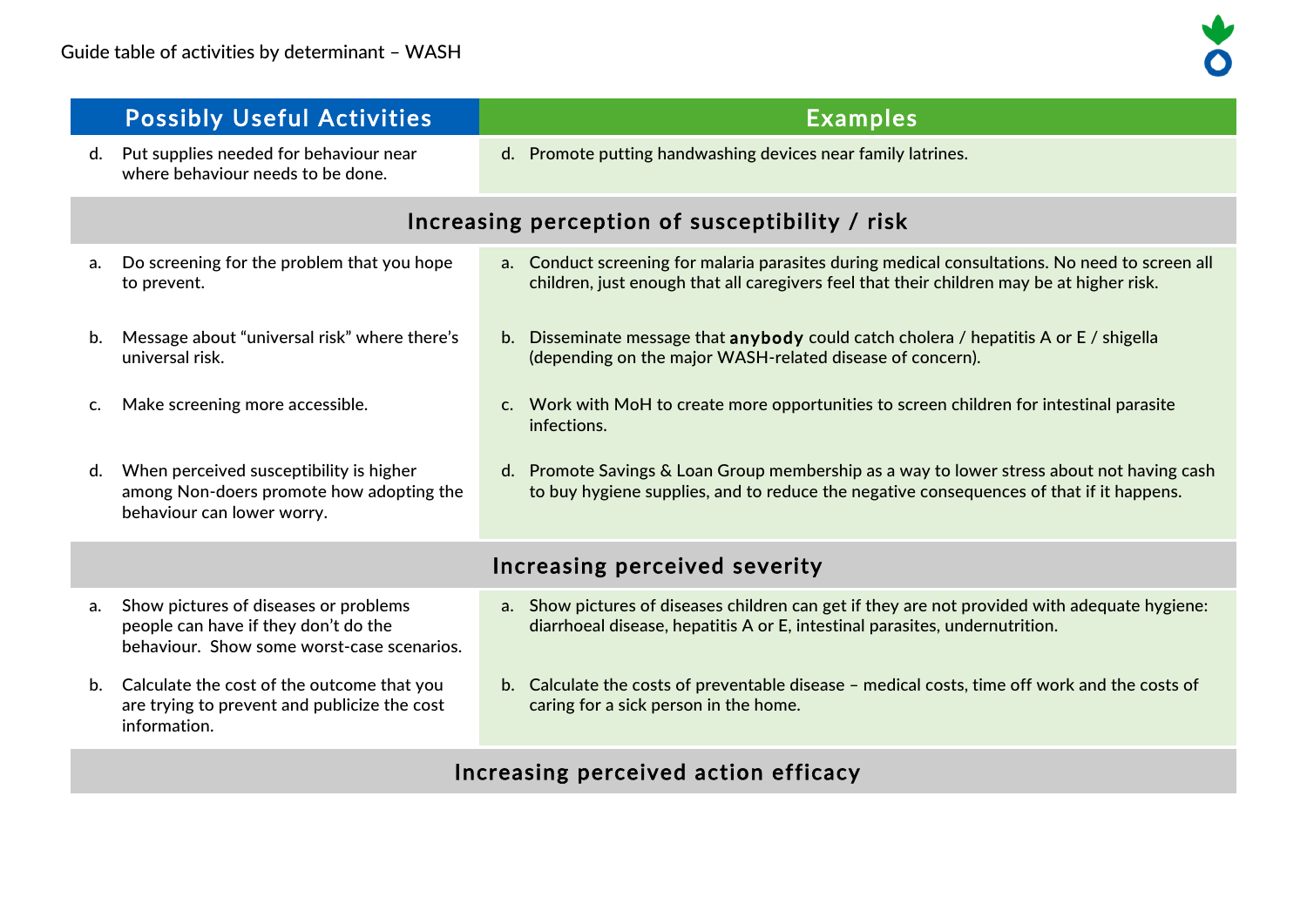

|                                  | <b>Possibly Useful Activities</b>                                                                    | <b>Examples</b>                                                                                                                                                                                                                     |
|----------------------------------|------------------------------------------------------------------------------------------------------|-------------------------------------------------------------------------------------------------------------------------------------------------------------------------------------------------------------------------------------|
| $a_{\cdot}$                      | Demonstrate the effectiveness of the<br>behaviour using evidence that people<br>recognize.           | a. Use a fluorescent product and a UV lamp to demonstrate the effectiveness of handwashing<br>with soap compared with handwashing without soap, or the effectiveness of the full<br>handwashing routine compared with a quick wash. |
| b.                               | Compare new behaviour to old behaviour in<br>terms of outcomes.                                      | b. Show data public meetings on the different levels of diarrhoeal disease in comparable<br>villages practicing open defecation and those where it has been abandoned.                                                              |
|                                  | Disseminate before/after stories.                                                                    | c. Disseminate stories of how villages that achieved a high level of user-fee payment increased<br>the reliability of their water-supply system and were able to invest in a network extension.                                     |
| Increasing perceived divine will |                                                                                                      |                                                                                                                                                                                                                                     |
| a.                               | Create sermon guides for religious leaders.                                                          | Train religious leaders to communicate that cleanliness is in line with recommendations in<br>a.<br>their holy scriptures.                                                                                                          |
| b.                               | Have religious leaders promote behaviours in<br>community meetings. Have them create<br>radio spots. | b. Have religious leaders promote caring for the living environment by proper disposal of solid<br>waste.                                                                                                                           |

# Increasing influence of policy that supports behaviour

| а. | Encourage government or local leaders to<br>create behaviour-supportive policies. | a. Work with community leaders to pass a by-law about keeping animals (chickens, goats etc.)<br>away from public spaces and living areas.             |
|----|-----------------------------------------------------------------------------------|-------------------------------------------------------------------------------------------------------------------------------------------------------|
| b. | Disseminate info on policies that support<br>behaviours.                          | b. Use radio to publicise that you can avoid a sanction by practicing a behaviour (for example, a<br>fine for discharging wastewater into the street. |

# Increasing perception that culture supports behaviour

- 
- a. Have elders promote the behaviour. <br>a. Have elders promote the behaviour. <br>a. Have elders promote the behaviour.